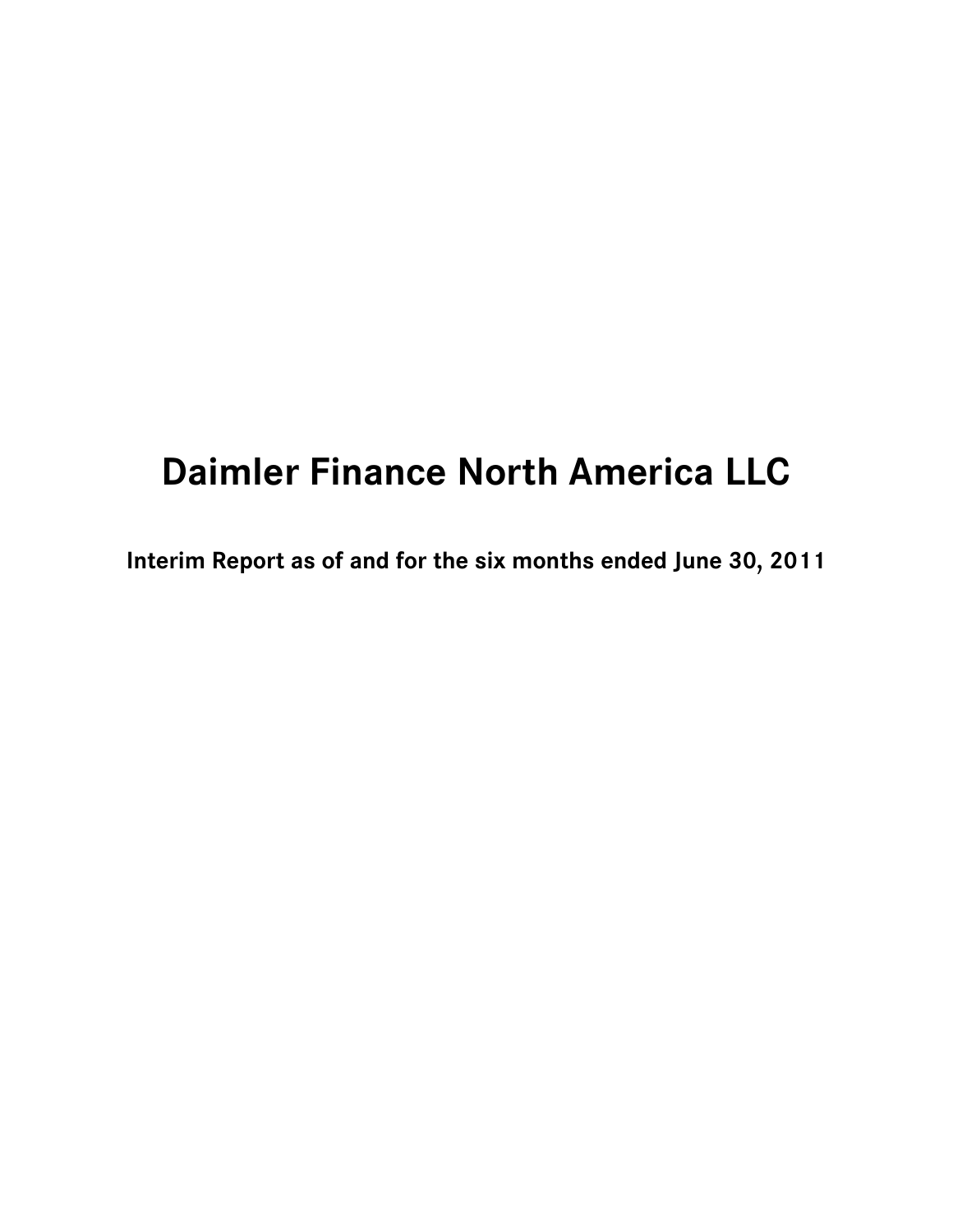# Table of Contents

| $\sim$ 1. |  |
|-----------|--|
|           |  |
| 3.        |  |
|           |  |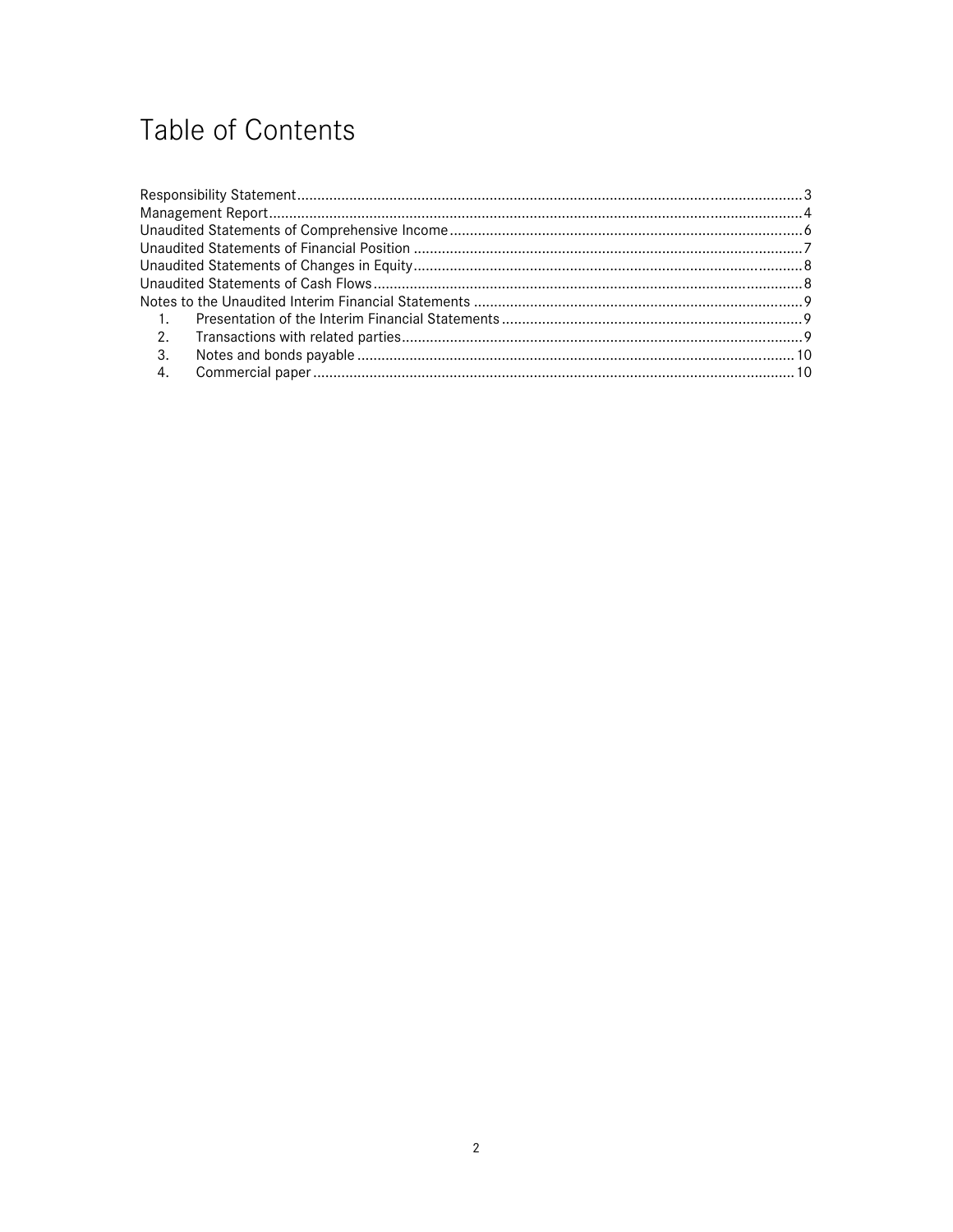## Responsibility Statement

To the best of our knowledge, and in accordance with the applicable reporting principles for interim financial reporting, the interim financial statements of Daimler Finance North America LLC give a true and fair view of the assets, liabilities, financial position and profit or loss of the company, and the company's interim management report includes a fair review of the development and performance of the business and the position of the company, together with a description of the principal opportunities and risks associated with the expected development of the company for the remaining months of the financial year.

Montvale, August 5, 2011

ageley

Ruben Simmons **Sandro Ringeling** Sandro Ringeling

**President & CEO** Chief Accounting Officer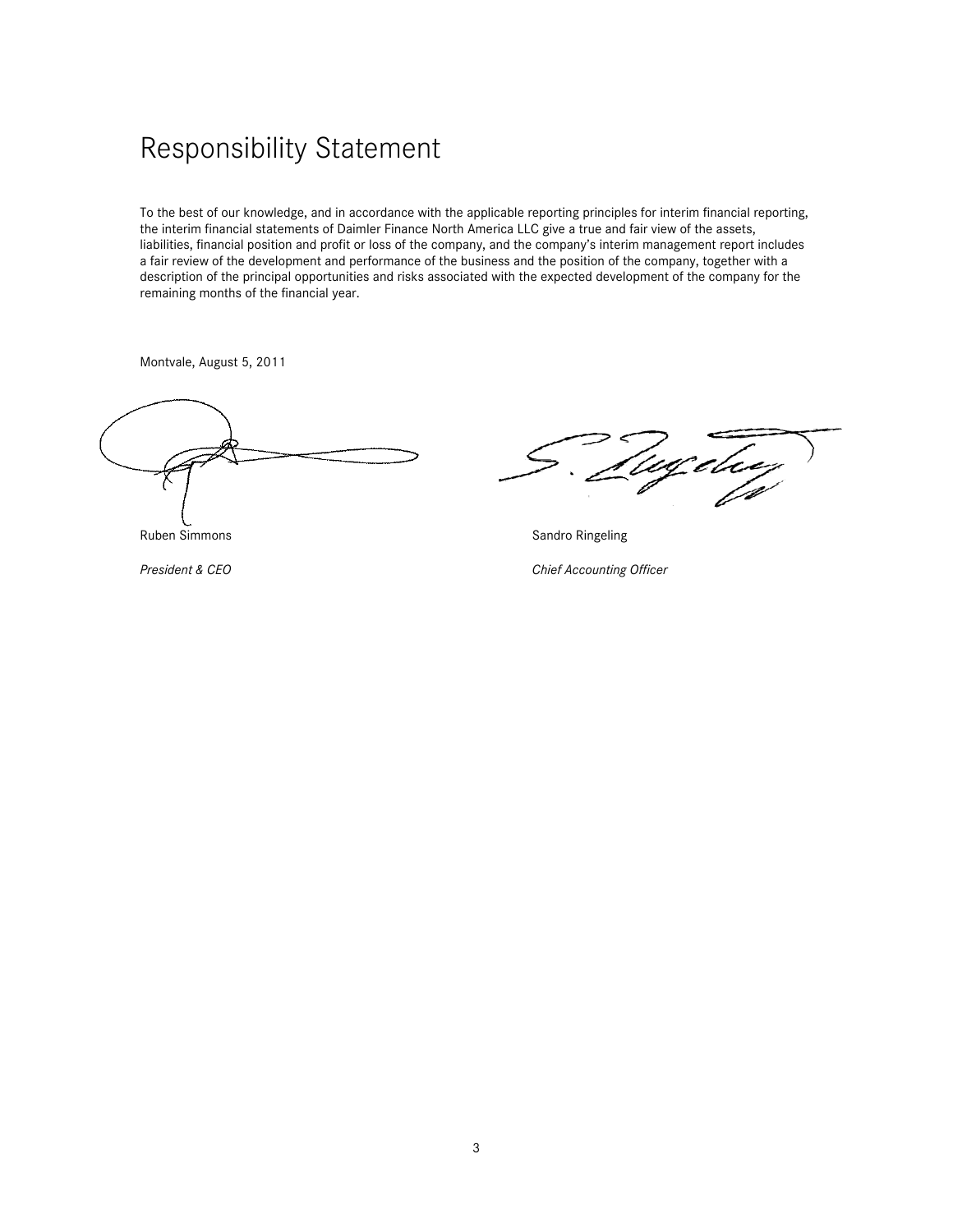# Management Report

### **General**

Daimler Finance North America LLC ("DFNA" or the "Company"), is a wholly-owned subsidiary of Daimler North America Corporation ("DNA"), which is in turn a wholly-owned subsidiary of Daimler AG ("DAG" or "Daimler").

DFNA accesses US and foreign capital markets to raise funds, which it lends to DNA through a consolidated funding and cash management system. As such, it has relationships with other subsidiaries of DAG. DAG has issued full and unconditional guarantees for DFNA's obligations incurred under its outstanding notes/bonds and commercial paper programs. DFNA and DNA have entered into an intercompany loan agreement which is intended to mirror DFNA's external borrowings such that interest expense with third parties is offset by corresponding interest income from DNA.

This interim report contains forward looking statements that reflect our current views about future events. The words "anticipate," "assume," "believe," "estimate," "expect," "intend," "may," "plan," "project," "should" and similar expressions are used to identify forward looking statements. These statements are subject to many risks and uncertainties, including:

- an adverse development of global economic conditions, in particular a decline of demand in the US;
- a deterioration of our funding possibilities on the credit and financial markets;
- events of force majeure including natural disasters, acts of terrorism, political unrest, industrial accidents and their effects on our financial services activities;
- changes in currency exchange rates;
- changes in laws, regulations and government policies that may affect the Company or any of DAG's affiliated companies in the US; and
- the business outlook of the Company's affiliated companies in the US, which may affect the funding requirements of these companies in the automotive and financial services businesses.

The following discussion should be read in conjunction with the Company's financial statements as of and for the six months ended June 30, 2011 and June 30, 2010, which were prepared in accordance with International Accounting Standard (IAS) 34 "Interim Financial Reporting".

The percentages in the following discussion were computed using exact dollar amounts and numbers. Some of those percentages may, therefore, not reflect the ratio between the rounded amounts presented below.

### **Earnings**

#### *Interest income*

Interest income was \$380,695 for the six months ended June 30, 2011 compared to \$533,239 for the six months ended June 30, 2010, a 29% decrease mainly due to maturities of intercompany loans with DNA.

#### **Expenses**

#### *Interest expense*

Interest expense was \$380,695 for the six months ended June 30, 2011, compared to \$533,239 for the six months ended June 30, 2010, a 29% decrease mainly due to repayments of notes and bonds in 2010 and 2011.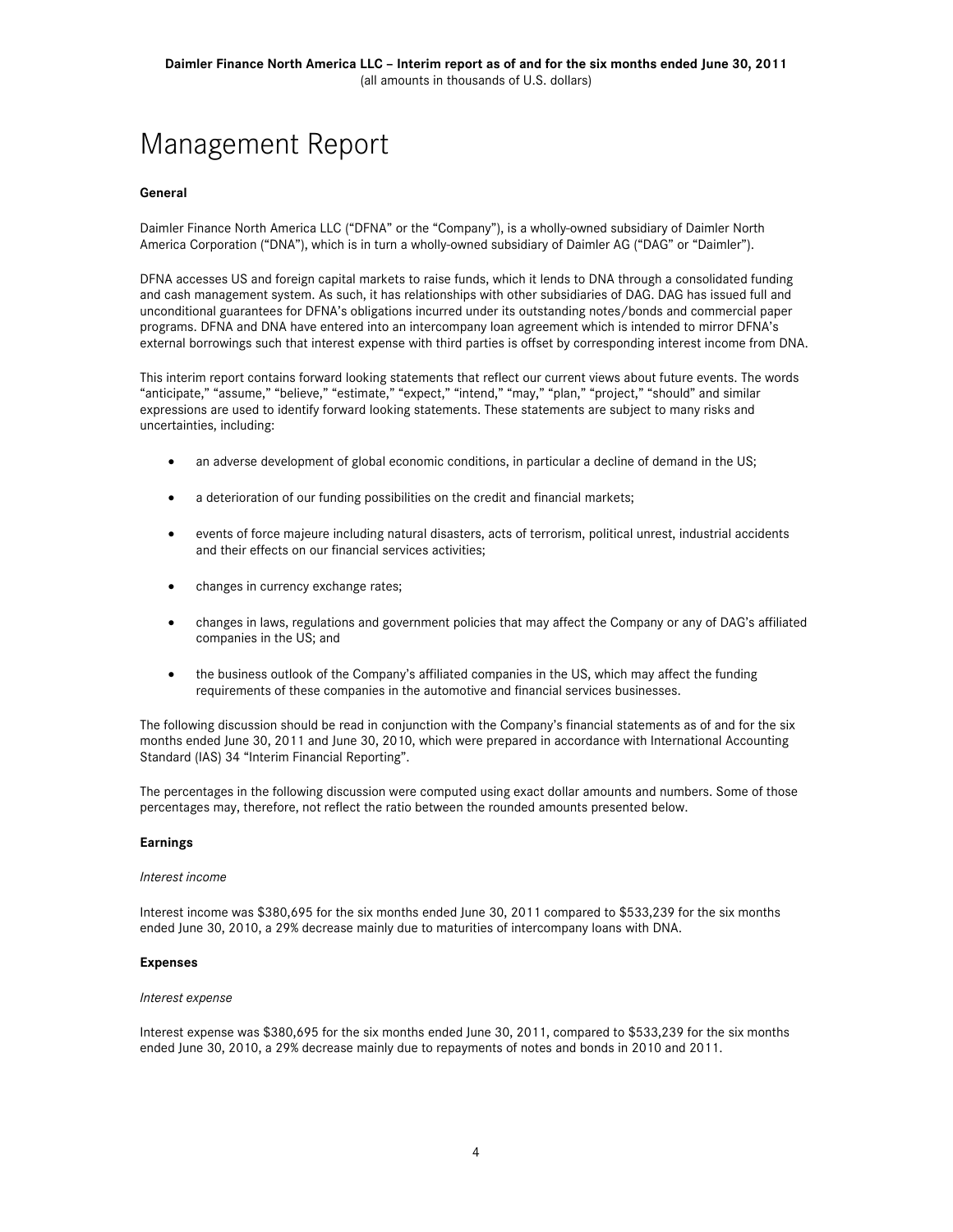### **Daimler Finance North America LLC – Interim report as of and for the six months ended June 30, 2011**  (all amounts in thousands of U.S. dollars)

#### *Guarantee fees*

Guarantee fees charged by DAG were \$5,304 for the six months ended June 30, 2011, compared to \$7,320 for the six months ended June 30, 2010.

#### *Administrative expense*

Administrative expense was \$550 for the six months ended June 30, 2011 as compared to \$426 for the six months ended June 30, 2010.

#### *Reimbursement of expenses from DNA*

DFNA and DNA are parties to an agreement based on which DNA reimburses DFNA for any and all expenses incurred in connection with the administration of DFNA's notes and commercial paper programs.

#### **Net income**

Net income was zero for both the six months ended June 30, 2011 and the six months ended June 30, 2010.

#### **Financial position**

Total assets were \$14,361,561 at June 30, 2011 compared to \$14,240,968 at December 31, 2010, an increase of \$120,593 or 1%. Total liabilities also increased to \$14,361,561 at June 30, 2011 from \$14,240,968 at December 31, 2010 mainly due to new commercial paper issuances in the reporting period.

### **Liquidity and capital resources**

In the ordinary course of business, the Company issues notes/bonds and commercial paper in the US and foreign capital markets and lends the proceeds to DNA. Notes with a face value of \$1,900,000 were issued during the first six months of 2011. Commercial paper of \$916,330 were outstanding as of June 30, 2011. The Company had neither cash nor cash equivalents as of June 30, 2011 and December 31, 2010.

### **Risk report**

Many factors could directly and indirectly, through the close affiliation with DAG's affiliated companies, affect the Company's business, financial condition, and cash flows. The results of operations would not be affected due to the existing reimbursement agreements with DNA. The principal risks are described in DFNA's annual report 2010, which was submitted to the Luxembourg stock exchange on April 1, 2011.

#### **Outlook**

We expect net income and equity to be zero in 2011. This expectation is based on the assumption of a stable economic development and continuation of the Company's business model.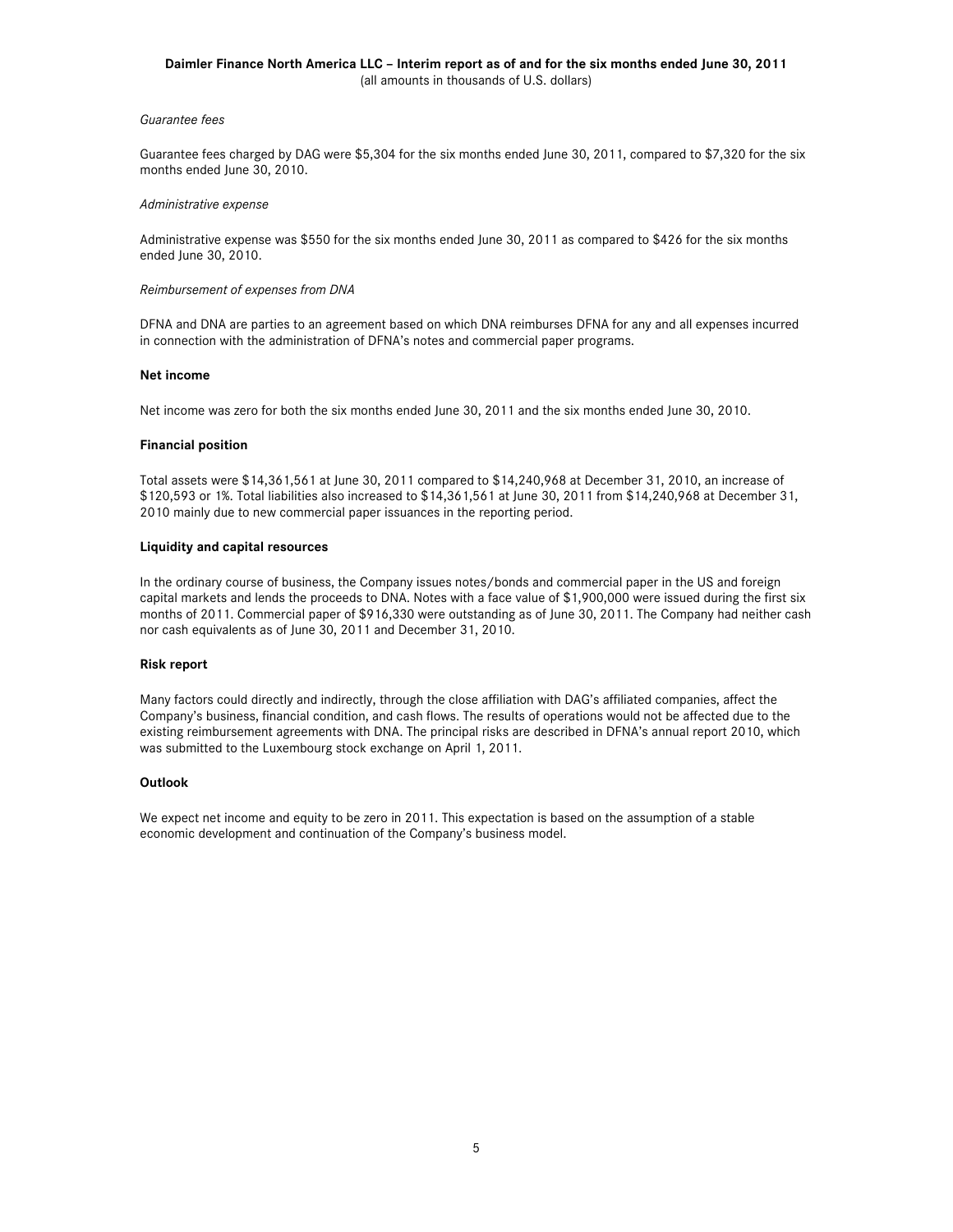# Unaudited Statements of Comprehensive Income

|                                          | <b>Note</b> | Six months ended<br><b>June 30,</b><br>2011 | Six months ended<br><b>June 30,</b><br>2010 |  |
|------------------------------------------|-------------|---------------------------------------------|---------------------------------------------|--|
|                                          |             |                                             |                                             |  |
| Interest income - DNA                    |             | 380,695                                     | 533,239                                     |  |
| Interest expense - third parties         |             | (380, 695)                                  | (533, 239)                                  |  |
| Net interest income                      |             |                                             |                                             |  |
|                                          |             |                                             |                                             |  |
| Guarantee fees - DAG                     | 2           | (5,304)                                     | (7, 320)                                    |  |
| Administrative expense                   | 2           | (550)                                       | (426)                                       |  |
| Reimbursement of expenses from DNA       | 2           | 5,854                                       | 7,746                                       |  |
| Net income                               |             |                                             |                                             |  |
| Other comprehensive income, net of taxes |             |                                             |                                             |  |
| Total comprehensive income               |             |                                             |                                             |  |

The accompanying notes on pages 9 and 10 are an integral part of these unaudited interim financial statements.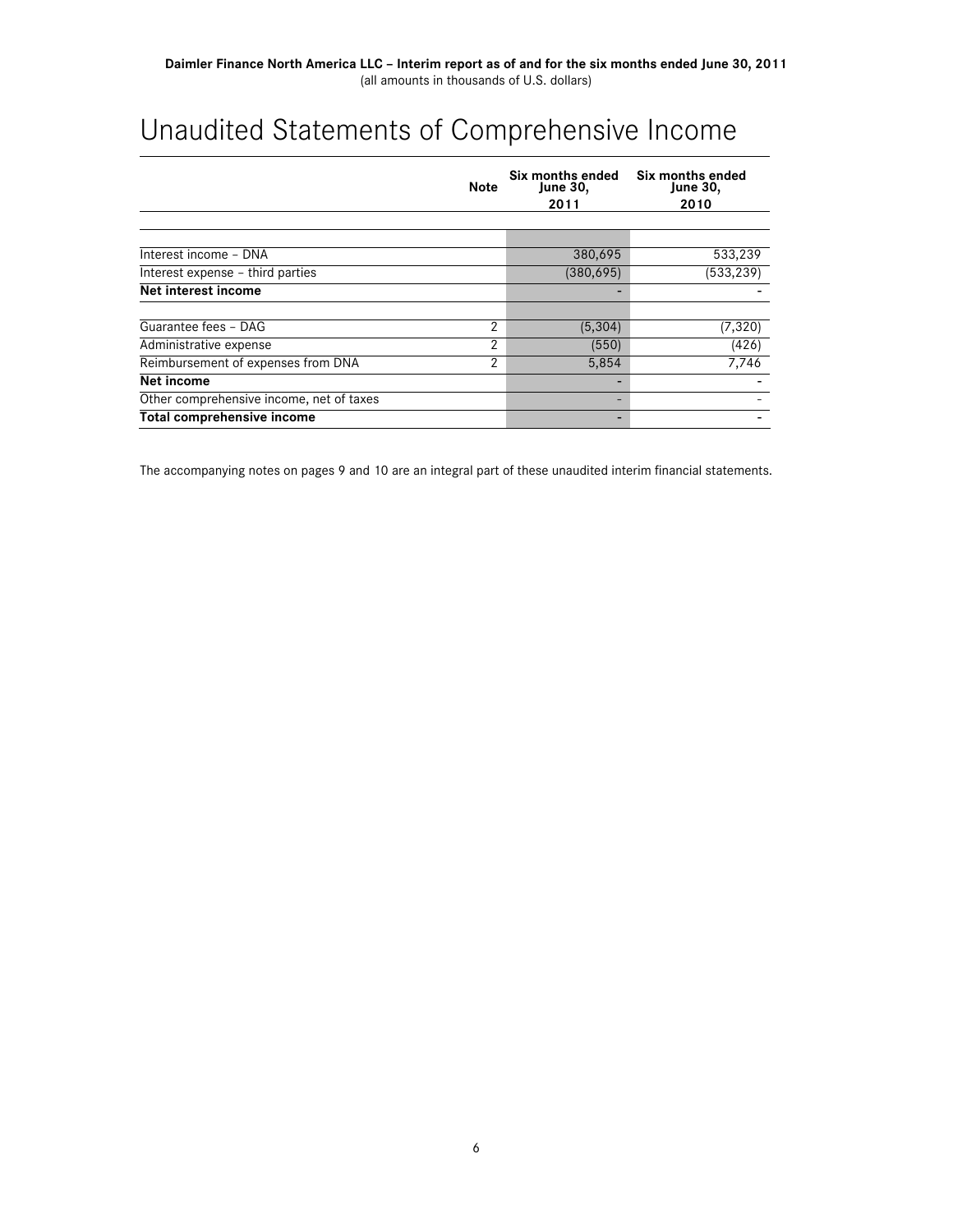# Unaudited Statements of Financial Position

|                                      |              | June 30, 2011 | December 31, 2010 |
|--------------------------------------|--------------|---------------|-------------------|
|                                      | <b>Note</b>  |               |                   |
|                                      |              |               |                   |
| <b>Assets</b>                        |              |               |                   |
| Receivables from DNA                 | $\mathbf{2}$ | 7,284,358     | 7,745,095         |
| Total non-current assets             |              | 7,284,358     | 7,745,095         |
| Receivables from DNA                 | 2            | 6,830,204     | 6,158,167         |
| Accrued interest income from DNA     |              | 246,999       | 337,706           |
| <b>Total current assets</b>          |              | 7,077,203     | 6,495,873         |
| Total assets                         |              | 14,361,561    | 14,240,968        |
| <b>Equity and liabilities</b>        |              |               |                   |
| Retained earnings                    |              |               |                   |
| <b>Total equity</b>                  |              |               |                   |
| Notes and bonds payable              | 3            | 7,284,358     | 7,745,095         |
| <b>Total non-current liabilities</b> |              | 7,284,358     | 7,745,095         |
| Payables to related parties          | 2            | 5,492         | 11,359            |
| Notes and bonds payable              | 3            | 5,908,382     | 6,146,808         |
| Commercial paper                     | 4            | 916,330       |                   |
| Accrued interest expenses            |              | 246,999       | 337,706           |
| Total current liabilities            |              | 7,077,203     | 6,495,873         |
| <b>Total liabilities</b>             |              | 14,361,561    | 14,240,968        |
| <b>Total equity and liabilities</b>  |              | 14,361,561    | 14,240,968        |

The accompanying notes on pages 9 and 10 are an integral part of these unaudited interim financial statements.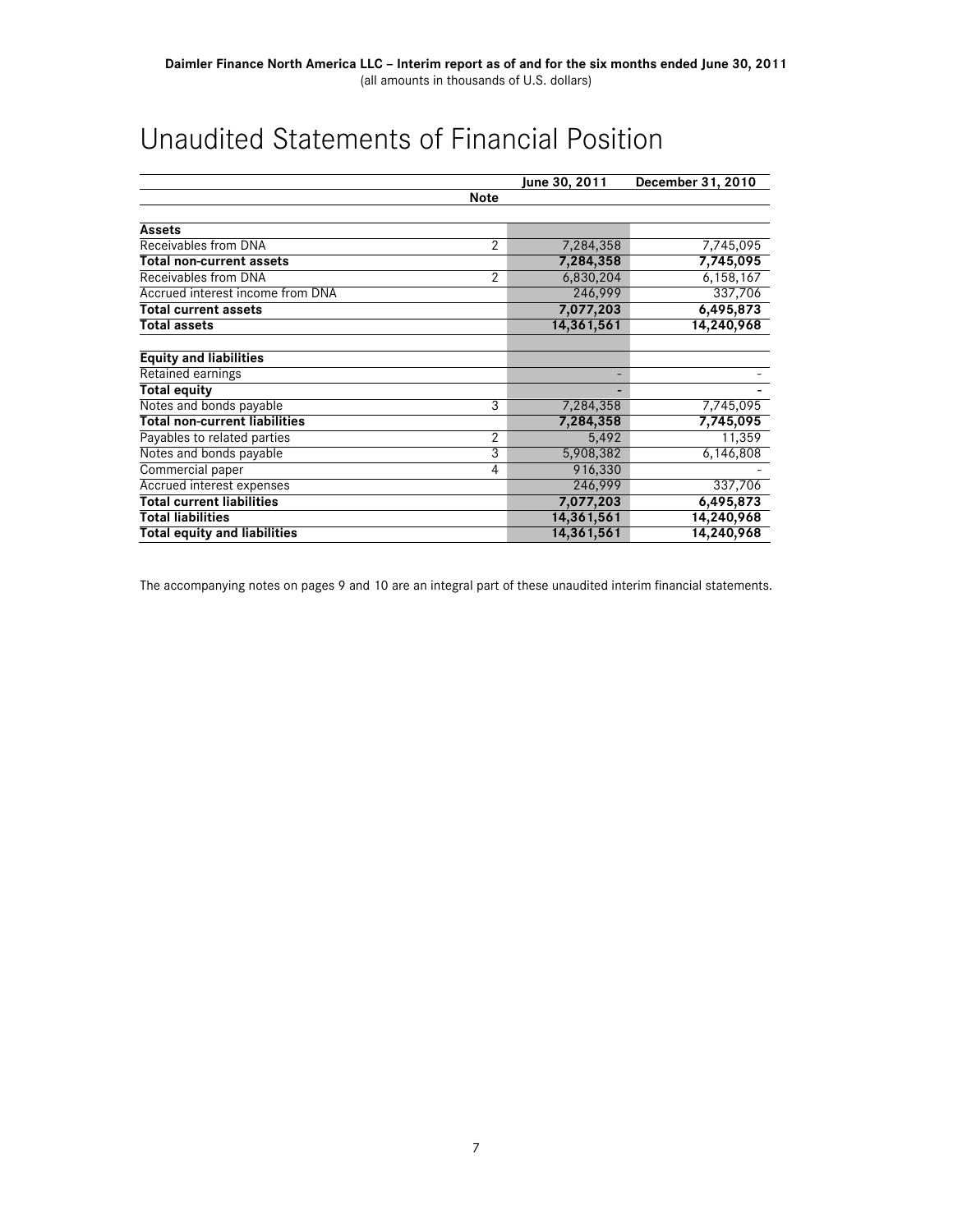# Unaudited Statements of Changes in Equity

|                                                        | Member's<br>Investment | Retained<br>earnings | Other<br>reserves | <b>Total equity</b> |
|--------------------------------------------------------|------------------------|----------------------|-------------------|---------------------|
|                                                        |                        |                      |                   |                     |
| Balance at January 1, 2010                             | ۰                      | -                    |                   |                     |
| Net income                                             | -                      | -                    |                   |                     |
| <b>Total income for period</b>                         |                        |                      |                   |                     |
| Transactions with owners directly recognized in equity | -                      | -                    | -                 |                     |
| Balance at June 30, 2010                               |                        |                      |                   |                     |
| Balance at January 1, 2011                             |                        | -                    |                   |                     |
| Net income                                             |                        | -                    |                   |                     |
| <b>Total income for period</b>                         |                        | -                    |                   |                     |
| Transactions with owners directly recognized in equity | -                      | -                    |                   |                     |
| Balance at June 30, 2011                               |                        |                      |                   |                     |

The accompanying notes on pages 9 and 10 are an integral part of these unaudited interim financial statements.

# Unaudited Statements of Cash Flows

|                                             | Six months ended<br>June 30, 2011 | Six months ended<br>June 30, 2010 |  |
|---------------------------------------------|-----------------------------------|-----------------------------------|--|
|                                             |                                   |                                   |  |
| Net income                                  |                                   |                                   |  |
| Decrease in receivables from DNA            | 150,157                           | 7,371,097                         |  |
| Net decrease in payables to related parties | (5,867)                           | (1, 258)                          |  |
| Cash provided by operating activities       | 144,290                           | 7,369,839                         |  |
| Repayments of notes and bonds payable       | (2,954,409)                       | (7, 369, 839)                     |  |
| Issuances of notes and bonds payable        | 1,893,789                         |                                   |  |
| Issuances of commercial paper               | 916,330                           |                                   |  |
| Cash used in financing activities           | (144, 290)                        | (7, 369, 839)                     |  |
| Net increase (decrease) in cash             |                                   |                                   |  |
| Cash at the beginning of the period         |                                   |                                   |  |
| Cash at the end of the period               |                                   |                                   |  |

The accompanying notes on pages 9 and 10 are an integral part of these unaudited interim financial statements.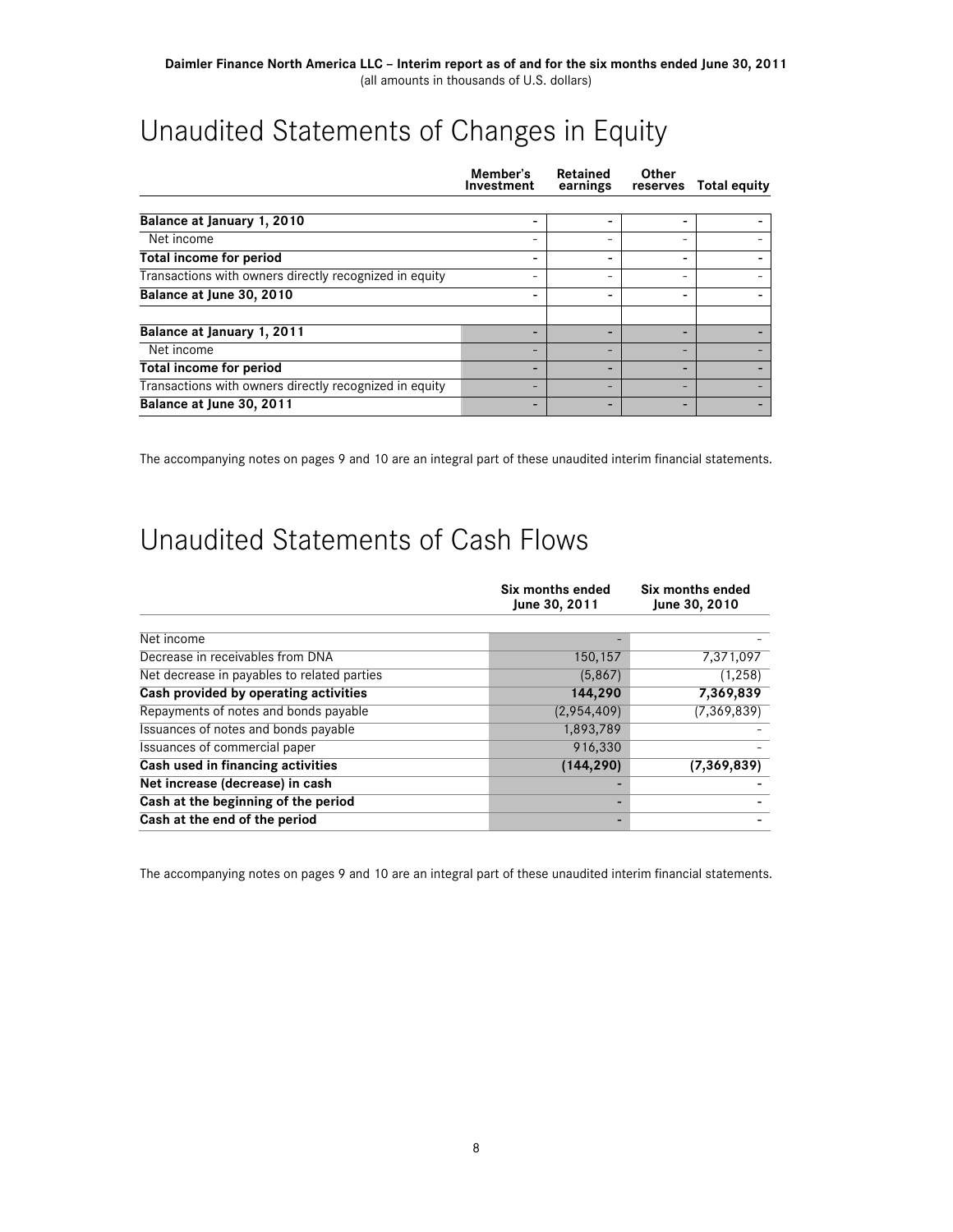# Notes to the Unaudited Interim Financial Statements

### **1. Presentation of the Interim Financial Statements**

These unaudited interim financial statements of Daimler Finance North America LLC ("DFNA" or the "Company") have been prepared in accordance with International Accounting Standard (IAS) 34, "Interim Financial Reporting".

DFNA is a limited liability company organized under the laws of Delaware. The Company is a wholly-owned subsidiary of Daimler North America Corporation ("DNA"), which is in turn a wholly-owned subsidiary of Daimler AG ("DAG"). Its registered office is located at 1209 Orange Street, Wilmington, Delaware 19801, USA.

The interim financial statements are presented in US dollars ("\$").

In the opinion of management, the interim financial statements reflect all adjustments (i.e. normal recurring adjustments) necessary for a fair presentation of the results of operations and the financial position of DFNA. Operating results for the interim periods presented are not necessarily indicative of the results that may be expected for any future period or the full fiscal year. The interim financial statements should be read in conjunction with the December 31, 2010 audited IFRS financial statements and notes which were submitted to the Luxembourg Stock Exchange on April 1, 2011. The accounting policies applied by DFNA in these interim financial statements are the same as those applied in the audited IFRS financial statements as of and for the year ended December 31, 2010.

Preparation of interim financial statements in conformity with IFRS requires management to make estimates and judgments related to the reported amounts of assets and liabilities and the disclosure of contingent assets and liabilities at the reporting date and the reported amounts of revenue and expenses for the reporting period. Actual amounts could differ from those estimates.

### **2. Transactions with related parties**

At June 30, 2011 and December 31, 2010, DFNA had receivables from DNA of \$14,114,562 and \$13,903,262, respectively.

The following table sets forth amounts payable to related parties:

|                                           | <b>June 30,</b> | December 31, |  |
|-------------------------------------------|-----------------|--------------|--|
|                                           | 2011            | 2010         |  |
|                                           |                 |              |  |
| DAG.                                      | 5.047           | 11,190       |  |
| Daimler North America Finance Corporation | 445             | 169          |  |
|                                           | 5,492           | 11,359       |  |

DFNA is charged fees for the full and unconditional guarantees on its outstanding notes and bonds programs by DAG. These fees are calculated as a set percentage of the outstanding notes and bonds for any given year. These guarantee fees were \$5,304 and \$7,320 for the six months ended June 30, 2011 and June 30, 2010, respectively.

The Company is charged for administrative overhead expense by DNA. These expenses were \$550 and \$426 for the six months ended June 30, 2011 and June 30, 2010, respectively, and are included in administrative expense.

DFNA and DNA are also parties to an agreement pursuant to which DNA reimburses DFNA for any and all expenses incurred in connection with the administration of DFNA's notes program. These reimbursements are recognized in income.

The authority and responsibility for planning, directing and controlling the activities of DFNA resides within DAG's Corporate Treasury department rather than with the directors of the entity. Accordingly, the company does not have key management personnel as defined in IAS 24, "Related Party Transactions." Certain directors of the Company participate in the Daimler AG employee share-based compensation plans.